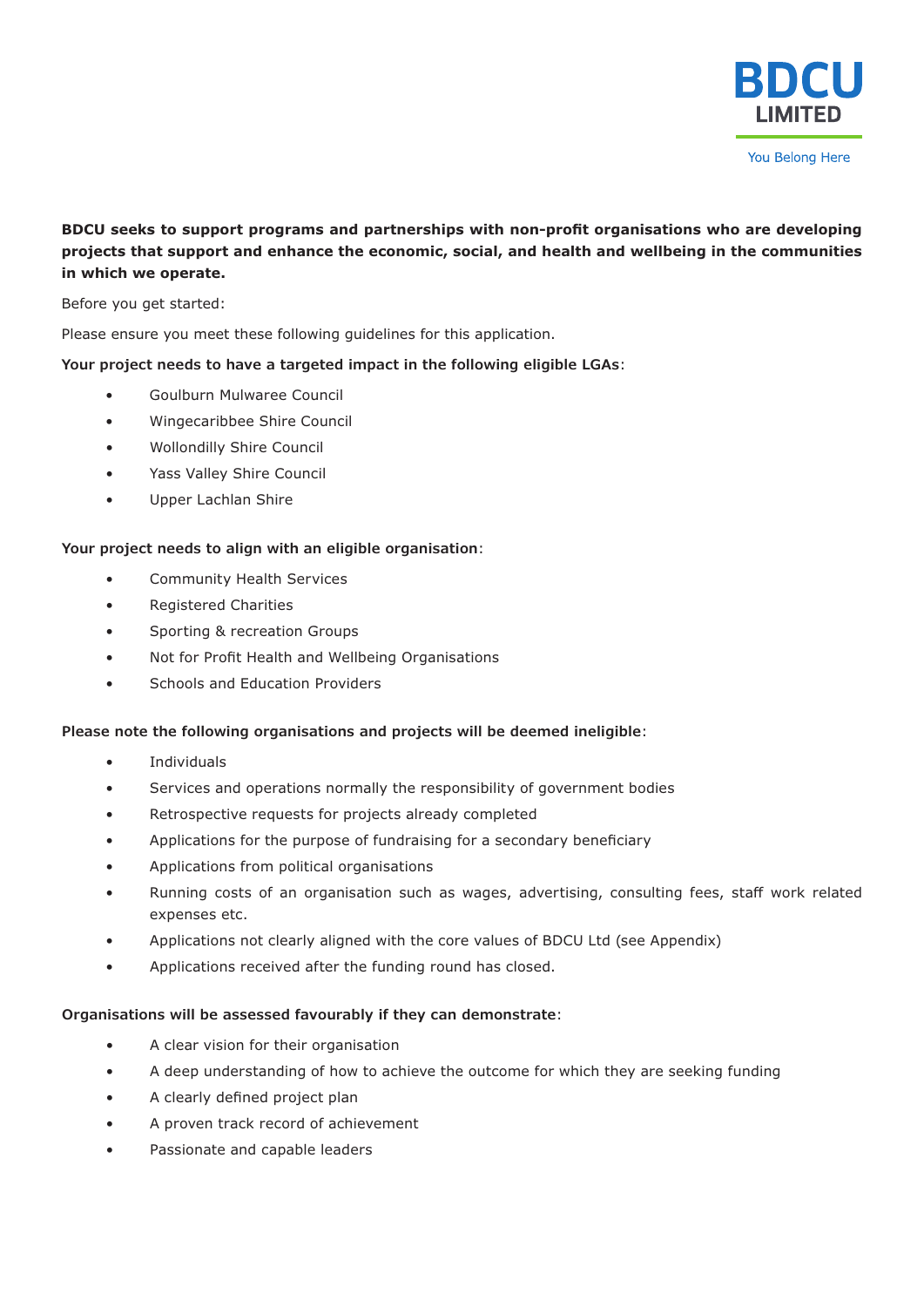

# **Organisation's Details**

Name of Organisation:

| ABN:                                                                                                                                                                                                              |
|-------------------------------------------------------------------------------------------------------------------------------------------------------------------------------------------------------------------|
| The ABN provided will be used to look up the following information: Entity name, ABN status, Entity Type, GST, DGR Endorsed, ATO Charity<br>Type, ACNC Registration, Tax Concessions, and Main Business Location. |
|                                                                                                                                                                                                                   |
| Street or PO Box                                                                                                                                                                                                  |
|                                                                                                                                                                                                                   |
|                                                                                                                                                                                                                   |
| Must be a URL                                                                                                                                                                                                     |
|                                                                                                                                                                                                                   |
|                                                                                                                                                                                                                   |
|                                                                                                                                                                                                                   |
|                                                                                                                                                                                                                   |
|                                                                                                                                                                                                                   |
|                                                                                                                                                                                                                   |
|                                                                                                                                                                                                                   |
|                                                                                                                                                                                                                   |
|                                                                                                                                                                                                                   |
|                                                                                                                                                                                                                   |
|                                                                                                                                                                                                                   |
| <b>Organisation's Primary Contact</b>                                                                                                                                                                             |
|                                                                                                                                                                                                                   |
| Phone:                                                                                                                                                                                                            |
|                                                                                                                                                                                                                   |
|                                                                                                                                                                                                                   |
| <b>Organisation's Secondary Contact</b>                                                                                                                                                                           |
|                                                                                                                                                                                                                   |
|                                                                                                                                                                                                                   |

Position in organisation: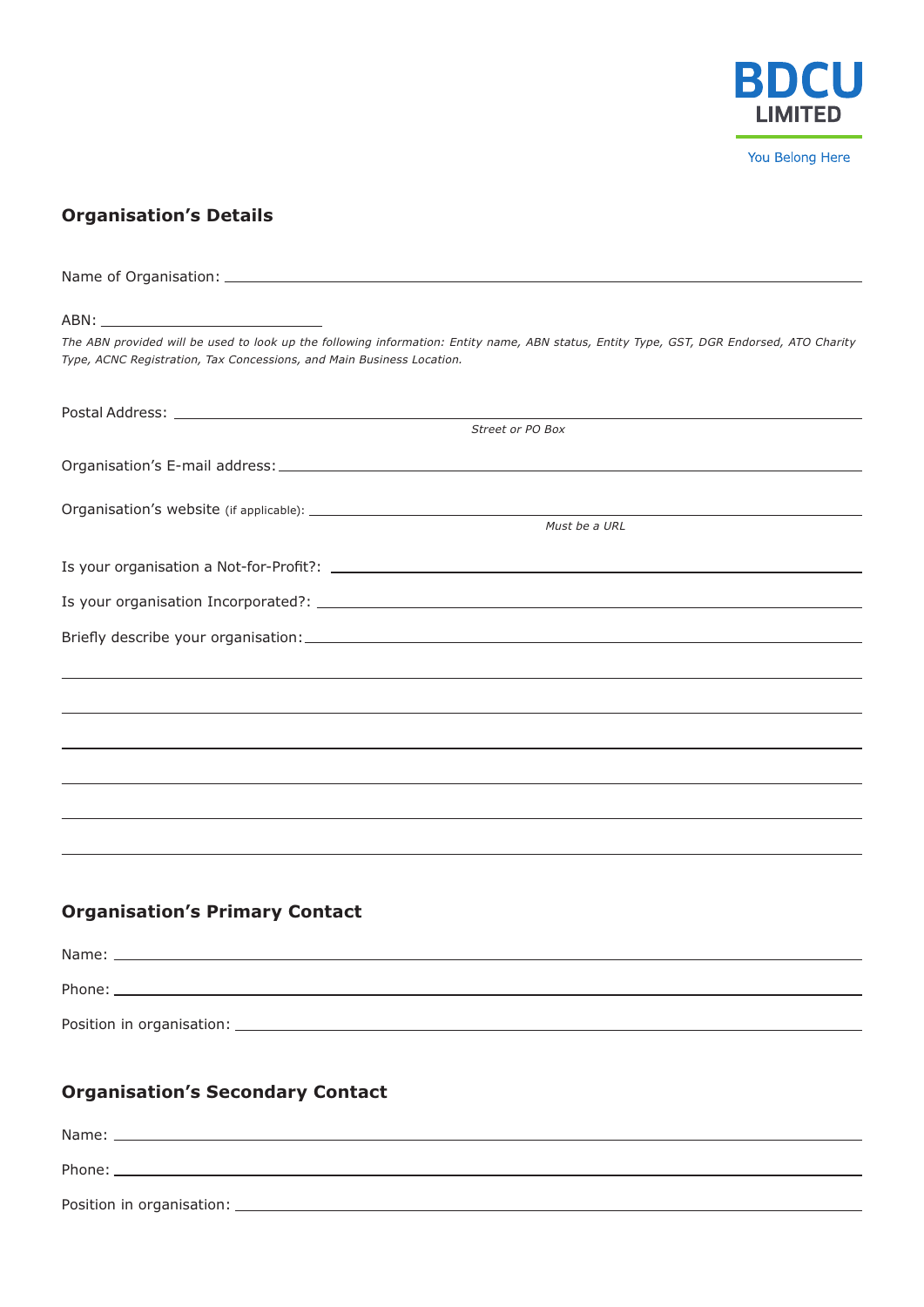

## **Project Details**

| Have you previously applied for a BDCU Community Grant?:<br><u> 1980 - Jan Sterling von Berger (* 1950)</u>             |
|-------------------------------------------------------------------------------------------------------------------------|
| Do you have any other grant applications pending for this project?: ________________________________                    |
| Have you applied for a BDCU Community Grant under the auspices of another organisation?:                                |
|                                                                                                                         |
|                                                                                                                         |
| Briefly describe your project (50-100 words):                                                                           |
|                                                                                                                         |
|                                                                                                                         |
|                                                                                                                         |
|                                                                                                                         |
| Briefly describe how the grant will be used? How monies will be allocated to achieve project objectives (50-100 words): |
|                                                                                                                         |
|                                                                                                                         |
|                                                                                                                         |
|                                                                                                                         |
| Who and how many members of the Highlands and/or Tablelands community will your project benefit?:                       |
| <u> 1989 - Johann Barn, mars et al. (b. 1989)</u><br>How many members of the local community will volunteer?:           |
| Local Government Area(s) where the organisation is from and where the grant will be used:                               |

- O Goulburn Mulwaree Council
- { Wingecaribbee Shire Council
- { Wollondilly Shire Council
- { Yass Valley Shire Council
- { Upper Lachlan Shire

### Grant amount requested?:

% of project cost requested?: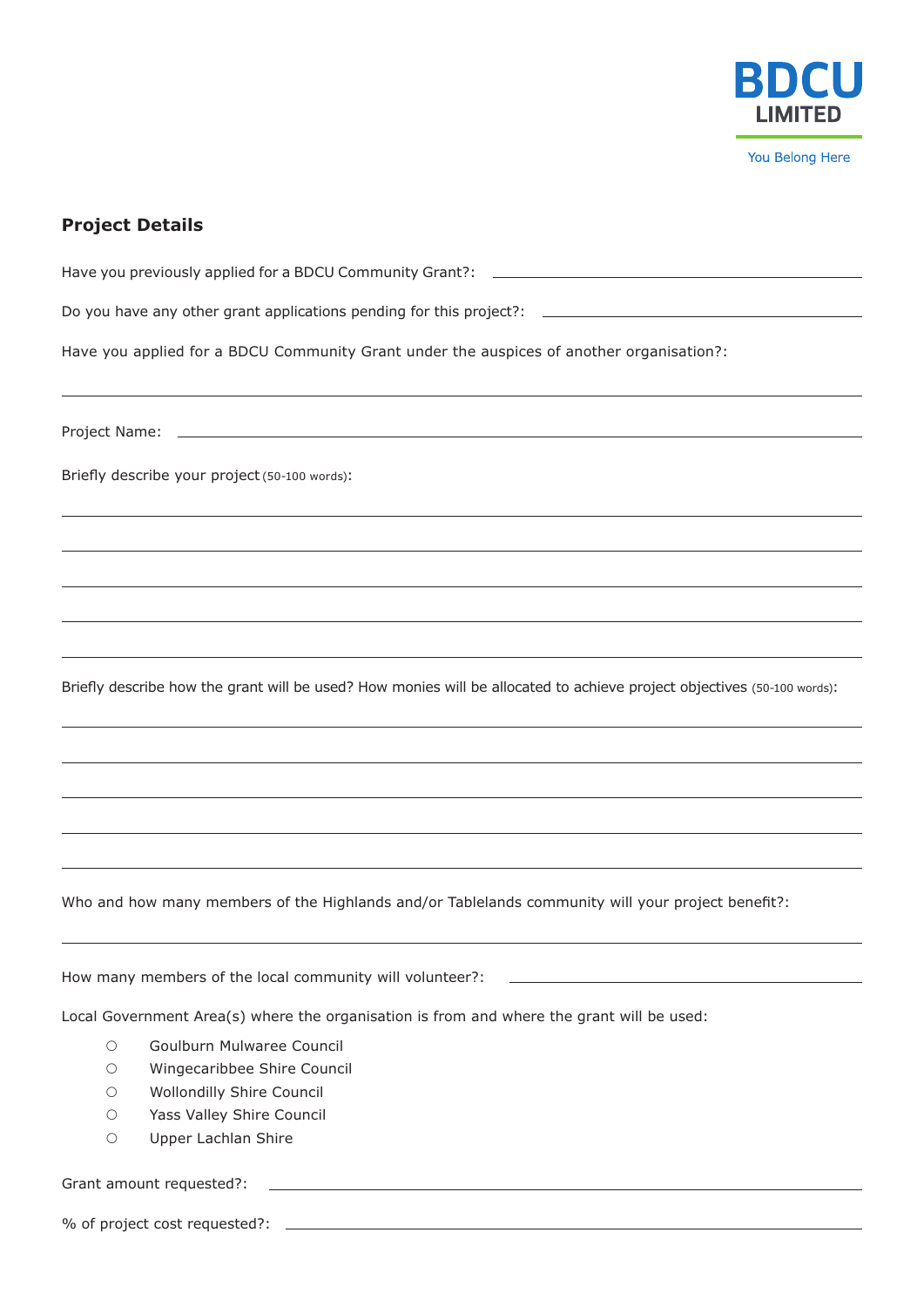

Will your project be viable if you receive less than the requested amount?: \_\_\_\_\_\_\_\_\_\_\_\_\_\_\_\_\_\_\_\_\_\_\_\_\_\_\_\_\_\_\_\_\_\_

Is your project co-funded by other partners?:

Attach supporting documentation on the following:

- Proof of your clear vision of the organisation
- A deep understanding of how to achieve the outcome for which they are seeking funding
- A clearly defined project plan
- How your project is aligned with our Vision, Mission and Purpose (see Appendix)
- 2 x Quotes per item
- DA's where the application involves capital works
- Evidence of co-funding
- Project Approval
- Most recent financial statements
- 3 x Letters of support
- Schools: Principal must co-sign applications from P&Cs
- Any other information, photos, plans the organisations wishes to provide.

Please provide your organisation's bank details where the Grant Funds can be deposited into:

| Account Name: Account Name: Account Name: Account Name: Account Name: Account Name: Account Name: Account Name: |  |
|-----------------------------------------------------------------------------------------------------------------|--|
|                                                                                                                 |  |
|                                                                                                                 |  |
|                                                                                                                 |  |
|                                                                                                                 |  |
|                                                                                                                 |  |
|                                                                                                                 |  |
|                                                                                                                 |  |

**Please note: BDCU will not publicly disclose any personal information, such as contact details.**